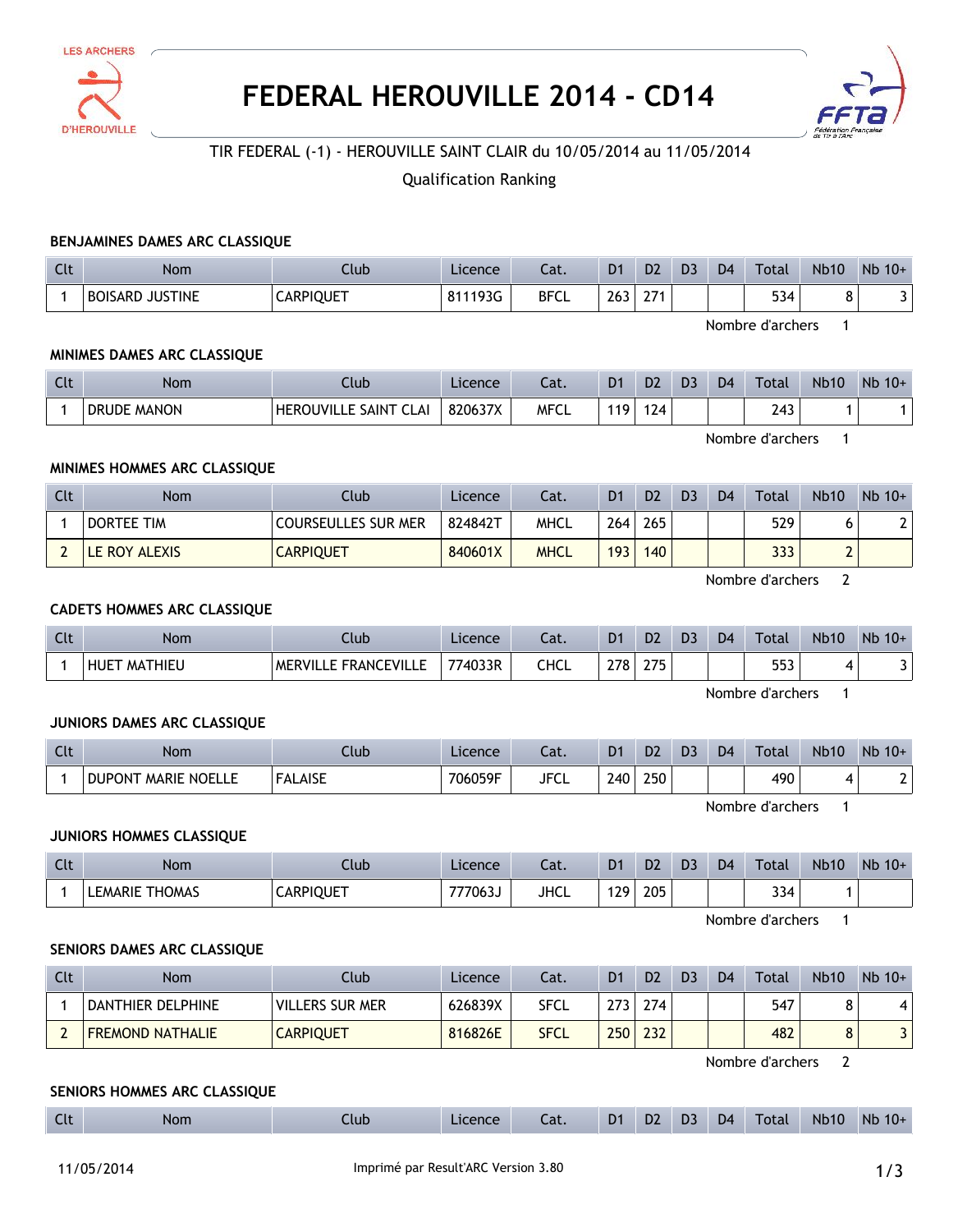|                   | <b>BLIN LUDOVIC</b>     | <b>FALAISE</b>               | 395092Y | <b>SHCL</b> | 290 | 293 |  | 583 | 9  |                |
|-------------------|-------------------------|------------------------------|---------|-------------|-----|-----|--|-----|----|----------------|
| 2                 | <b>TABURET REGIS</b>    | <b>HEROUVILLE SAINT CLAI</b> | 726105V | <b>SHCL</b> | 288 | 281 |  | 569 | 12 | $\overline{3}$ |
| 3                 | <b>MEYER PASCAL</b>     | DOUVRES LA DELIVRAND         | 649972S | <b>SHCL</b> | 285 | 271 |  | 556 | 7  | $\overline{2}$ |
| $\overline{4}$    | <b>CLOUARD OLIVIER</b>  | <b>HEROUVILLE SAINT CLAI</b> | 798793D | <b>SHCL</b> | 265 | 286 |  | 551 | 11 | $\overline{3}$ |
| 5                 | DELIQUAIRE OLIVIER      | <b>VILLERS SUR MER</b>       | 325021J | <b>SHCL</b> | 263 | 253 |  | 516 | 5  | 1              |
| 6                 | <b>BRUGGEMAN KARL</b>   | <b>HEROUVILLE SAINT CLAI</b> | 674104X | <b>SHCL</b> | 262 | 237 |  | 499 | 8  | $\overline{3}$ |
|                   | <b>GUESDON OLIVIER</b>  | <b>CAEN</b>                  | 701655U | <b>SHCL</b> | 241 | 242 |  | 483 | 6  | 5              |
| 8                 | <b>DRUDE MICHAEL</b>    | <b>HEROUVILLE SAINT CLAI</b> | 820633T | <b>SHCL</b> | 238 | 238 |  | 476 | 5  | $\mathbf{1}$   |
| 9                 | <b>MOTREFF NICOLAS</b>  | <b>HEROUVILLE SAINT CLAI</b> | 637890J | <b>SHCL</b> | 239 | 232 |  | 471 | 4  | $\overline{2}$ |
| 10 <sup>°</sup>   | <b>GUILLOIT GREGORY</b> | <b>CARPIQUET</b>             | 416869U | <b>SHCL</b> | 249 | 214 |  | 463 |    |                |
| 11                | <b>LANGLOIS PAUL</b>    | <b>CAEN</b>                  | 749305M | <b>SHCL</b> | 240 | 221 |  | 461 | 4  |                |
| $12 \overline{ }$ | LE ROY OLIVIER          | <b>CARPIQUET</b>             | 851805A | <b>SHCL</b> | 173 | 165 |  | 338 |    |                |

Nombre d'archers 12

## **VETERANS DAMES ARC CLASSIQUE**

| C14<br> | <b>Nom</b>                          | Club            | Licence | - 1<br>-al. | D <sub>1</sub>   | D <sub>2</sub> | D? | D <sub>4</sub> | Total             | <b>Nb10</b> | Nb<br>$10+$ |
|---------|-------------------------------------|-----------------|---------|-------------|------------------|----------------|----|----------------|-------------------|-------------|-------------|
|         | <b>HENNEGUET</b><br><b>NATHALIE</b> | <b>ARGENCES</b> | 623072C | <b>VFCL</b> | つらつ<br><b>LJ</b> | 280            |    |                | <b>FOT</b><br>ונכ | $\sim$      |             |

Nombre d'archers 1

## **VETERANS HOMMES ARC CLASSIQUE**

| Clt | <b>Nom</b>               | Club                         | Licence | Cat.        | D <sub>1</sub> | D <sub>2</sub> | D <sub>3</sub> | D <sub>4</sub> | Total | <b>Nb10</b> | $Nb$ 10+       |
|-----|--------------------------|------------------------------|---------|-------------|----------------|----------------|----------------|----------------|-------|-------------|----------------|
|     | <b>LAURENT ERIC</b>      | <b>BAYEUX</b>                | 703826D | <b>VHCL</b> | 276            | 274            |                |                | 550   | 10          | 1              |
|     | <b>GIRET HERVE</b>       | <b>MERVILLE FRANCEVILLE</b>  | 670982D | <b>VHCL</b> | 269            | 268            |                |                | 537   | 6           |                |
|     | <b>ANCEL ANTOINE</b>     | <b>VIRE</b>                  | 724568Z | <b>VHCL</b> | 279            | 256            |                |                | 535   | 8           | $\overline{3}$ |
| 4   | <b>DURAND PHILIPPE</b>   | <b>CAEN</b>                  | 466148H | <b>VHCL</b> | 238            | 287            |                |                | 525   | 4           | $\overline{3}$ |
| 5   | <b>CHAPON THIERRY</b>    | <b>HEROUVILLE SAINT CLAI</b> | 800075X | <b>VHCL</b> | 261            | 263            |                |                | 524   | 5           |                |
| 6   | <b>COLLEC CHRISTOPHE</b> | <b>ARGENCES</b>              | 702843K | <b>VHCL</b> | 255            | 256            |                |                | 511   | 4           | 2 <sup>1</sup> |
|     | LEBREUILLY DOMINIQUE     | <b>BAYEUX</b>                | 793136E | <b>VHCL</b> | 255            | 255            |                |                | 510   |             | 2 <sup>1</sup> |
| 8   | <b>JUMELIN HUBERT</b>    | <b>HEROUVILLE SAINT CLAI</b> | 621037R | <b>VHCL</b> | 261            | 249            |                |                | 510   | 5           |                |

Nombre d'archers 8

## **SUPER VETERANS DAMES ARC CLASSIQUE**

| Clt | <b>Nom</b>                        | .lub                             | Licence | Cat.         | D <sub>1</sub> | D <sub>2</sub> | D <sub>3</sub> | D <sub>4</sub> | Total | <b>Nb10</b> | Nb<br>$10+$ |
|-----|-----------------------------------|----------------------------------|---------|--------------|----------------|----------------|----------------|----------------|-------|-------------|-------------|
|     | <b>FRANCOISE</b><br><b>MURAIL</b> | <b>SUR MER</b><br><b>VILLERS</b> | 827827M | <b>SVFCL</b> | 156            | 220            |                |                | 376   |             |             |

Nombre d'archers 1

## **SUPER VETERANS HOMMES ARC CLASSIQUE**

| Clt | Nom                   | Club <sup>1</sup>           | Licence | Cat.         | D <sub>1</sub> | D <sub>2</sub> | D <sub>3</sub> | D <sub>4</sub> | Total | <b>Nb10</b> | $Nb$ 10+ |
|-----|-----------------------|-----------------------------|---------|--------------|----------------|----------------|----------------|----------------|-------|-------------|----------|
|     | <b>HAUTEUR MARC</b>   | <b>CARPIQUET</b>            | 717062R | <b>SVHCL</b> | 273            | 272            |                |                | 545   |             |          |
|     | <b>LUGEZ PIERRE</b>   | <b>MERVILLE FRANCEVILLE</b> | 655879M | <b>SVHCL</b> | 240            | 270            |                |                | 510   |             |          |
|     | <b>BONILLO ROBERT</b> | <b>BAYEUX</b>               | 753455Y | <b>SVHCL</b> | 251            | 256            |                |                | 507   |             |          |

Nombre d'archers 3